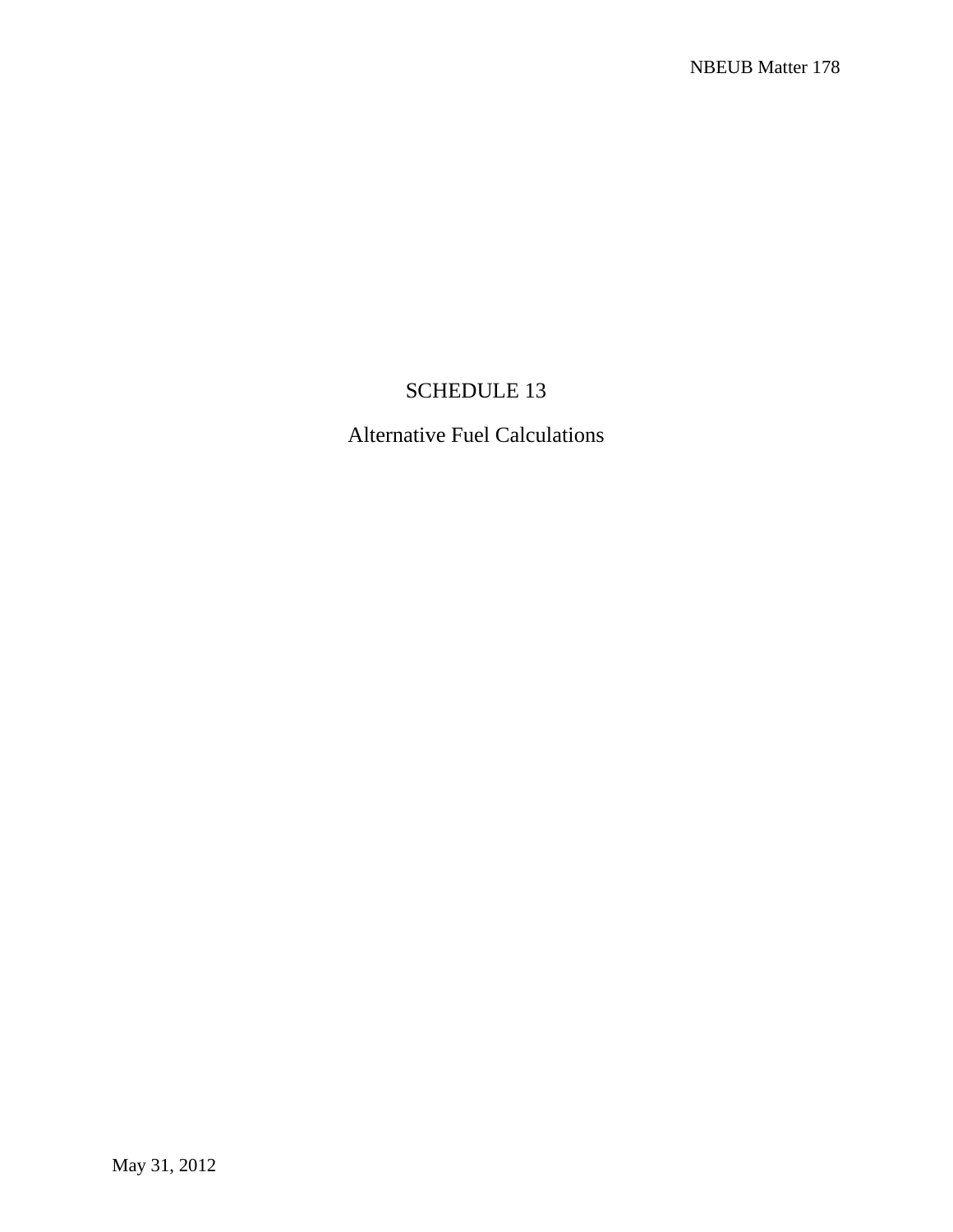## SGSR Alternative Fuel Calculation

#### **Electricity Pricing**

|                   | Plug Load | <b>Electic Heating Usage</b> |        | <b>Electric Water Heater Usage</b> |       | Total  | <b>Water Heater</b> | <b>Total Electric</b> |  |
|-------------------|-----------|------------------------------|--------|------------------------------------|-------|--------|---------------------|-----------------------|--|
| <b>Month</b>      | kWh Usage | Usage Profile kWh usage      |        | <b>Usage Profile</b><br>kWh usage  |       | Usage  | Rental              | Cost                  |  |
| Jan-13            | 806       | 19.78%                       | 3.201  | 9.83%                              | 473   | 4.480  | \$7.79              | \$369.72              |  |
| Feb-13            | 806       | 22.74%                       | 3,680  | 9.18%                              | 442   | 4.928  | \$7.79              | \$413.82              |  |
| Mar-13            | 806       | 14.60%                       | 2.364  | 9.79%                              | 471   | 3.641  | \$7.79              | \$287.09              |  |
| Apr-13            | 806       | 10.26%                       | 1.661  | 9.67%                              | 466   | 2.933  | \$7.79              | \$217.27              |  |
| $May-13$          | 806       | 7.85%                        | 1.271  | 8.09%                              | 390   | 2.467  | \$7.79              | \$171.36              |  |
| $Jun-13$          | 806       | 3.25%                        | 526    | 7.00%                              | 337   | 1.669  | \$7.79              | \$92.81               |  |
| $Jul-13$          | 806       | 1.09%                        | 177    | 6.50%                              | 313   | 1.296  | \$7.79              | \$56.06               |  |
| Aug-13            | 806       | 0.62%                        | 101    | 6.44%                              | 310   | 1.217  | \$7.79              | \$48.29               |  |
| Sep-13            | 806       | 0.14%                        | 23     | 6.79%                              | 327   | 1.156  | \$7.79              | \$42.27               |  |
| $Oct-13$          | 806       | 2.00%                        | 323    | 7.83%                              | 377   | 1.506  | \$7.79              | \$76.75               |  |
| Nov <sub>13</sub> | 806       | 7.18%                        | 1.162  | 8.82%                              | 425   | 2.393  | \$7.79              | \$164.09              |  |
| Dec-13            | 806       | 10.49%                       | 1.698  | 10.07%                             | 485   | 2.989  | \$7.79              | \$222.81              |  |
|                   | 9,672     | 100%                         | 16,187 | 100.0%                             | 4,816 | 30.675 | \$93.48             | \$2.162.34            |  |

| Price for electricity             |          |
|-----------------------------------|----------|
| All kilowatt hours                | \$0.0985 |
| <b>Estimated Heating Use</b>      | 16187    |
| <b>Estimated Water Heater Use</b> | 4816     |
| <b>Estimated Plug and Light</b>   | 9672     |
| Water Heater Rental (60 Gallon)   | \$7.79   |

### SGSC Alternative Fuel Calculation

#### **Electricity Pricing**

|          | Plug Load   Plug Load |           |                      | <b>Base NG Usage</b> |           |                      | Space Heat NG Usage |           | Total  |                 | <b>Total Electric</b> |
|----------|-----------------------|-----------|----------------------|----------------------|-----------|----------------------|---------------------|-----------|--------|-----------------|-----------------------|
| Month    | kWh Usage             | <b>KW</b> | <b>Usage Profile</b> | kWh Usage            | <b>KW</b> | <b>Usage Profile</b> | kWh Usage           | <b>KW</b> | Usage  | <b>Total KW</b> | <b>Displaced Cost</b> |
| $Jan-13$ | 3531                  | 9.5       | 8.38%                | 683                  | 9.5       | 23.68%               | 8,126               | 64.2      | 12.340 | 83.2            | \$1,416.10            |
| Feb-13   | 3189                  | 9.5       | 8.58%                | 699                  | 9.5       | 22.40%               | 7,684               | 60.7      | 11.572 | 79.7            | \$1,357.84            |
| Mar-13   | 3531                  | 9.5       | 7.66%                | 624                  | 9.5       | 14.36%               | 4,928               | 38.9      | 9,083  | 57.9            | \$892.92              |
| Apr-13   | 3417                  | 9.5       | 8.64%                | 703                  | 9.5       | 9.72%                | 3,335               | 26.4      | 7.455  | 45.4            | \$646.59              |
| $May-13$ | 3531                  | 9.5       | 11.57%               | 942                  | 9.5       | 4.91%                | 1,686               | 13.3      | 6.159  | 32.3            | \$395.35              |
| $Jun-13$ | 3417                  | 9.5       | 12.21%               | 994                  | 9.5       | 0.02%                | 6                   |           | 4,417  | 19.0            | \$120.72              |
| Jul-13   | 3531                  | 9.5       | 8.60%                | 700                  | 9.5       | 0.00%                |                     |           | 4,231  | 19.0            | \$84.50               |
| Aug-13   | 3531                  | 9.5       | 8.65%                | 704                  | 9.5       | 0.00%                |                     |           | 4,235  | 19.0            | \$84.98               |
| Sep-13   | 3417                  | 9.5       | 6.80%                | 553                  | 9.5       | 0.38%                | 132                 | 1.0       | 4,102  | 20.0            | \$82.69               |
| $Oct-13$ | 3531                  | 9.5       | 5.80%                | 472                  | 9.5       | 3.19%                | 1,094               | 8.6       | 5.097  | 27.6            | \$259.05              |
| Nov-13   | 3417                  | 9.5       | 6.83%                | 556                  | 9.5       | 8.18%                | 2,808               | 22.2      | 6.781  | 41.2            | \$548.33              |
| $Dec-13$ | 3531                  | 9.5       | 6.28%                | 512                  | 9.5       | 13.15%               | 4,512               | 35.7      | 8,555  | 54.7            | \$816.82              |
|          | 41,574                | 114       | 100.0%               | 8,142                | 114       | 100.0%               | 34.311              | 271       | 84,027 | 499             | 6,705.89<br>\$        |

| Price for electricity         |           |  |  |  |
|-------------------------------|-----------|--|--|--|
| First 5000 KWh                | \$0.1207  |  |  |  |
| After 5000 KWh                | \$0.0856  |  |  |  |
| <b>Estimated Plug Load</b>    | 41574     |  |  |  |
| <b>Estimated Heating Use</b>  | 34311     |  |  |  |
| <b>Estimated Baseload Use</b> | 8142      |  |  |  |
| Price for demand              |           |  |  |  |
| First 20 KW                   | No Charge |  |  |  |
| After 20KW                    | \$9.66    |  |  |  |
| <b>Estimated Plug KW</b>      | 114       |  |  |  |
| <b>Estimated Heating KW</b>   | 271       |  |  |  |
| <b>Estimated Baseload KW</b>  | 114       |  |  |  |